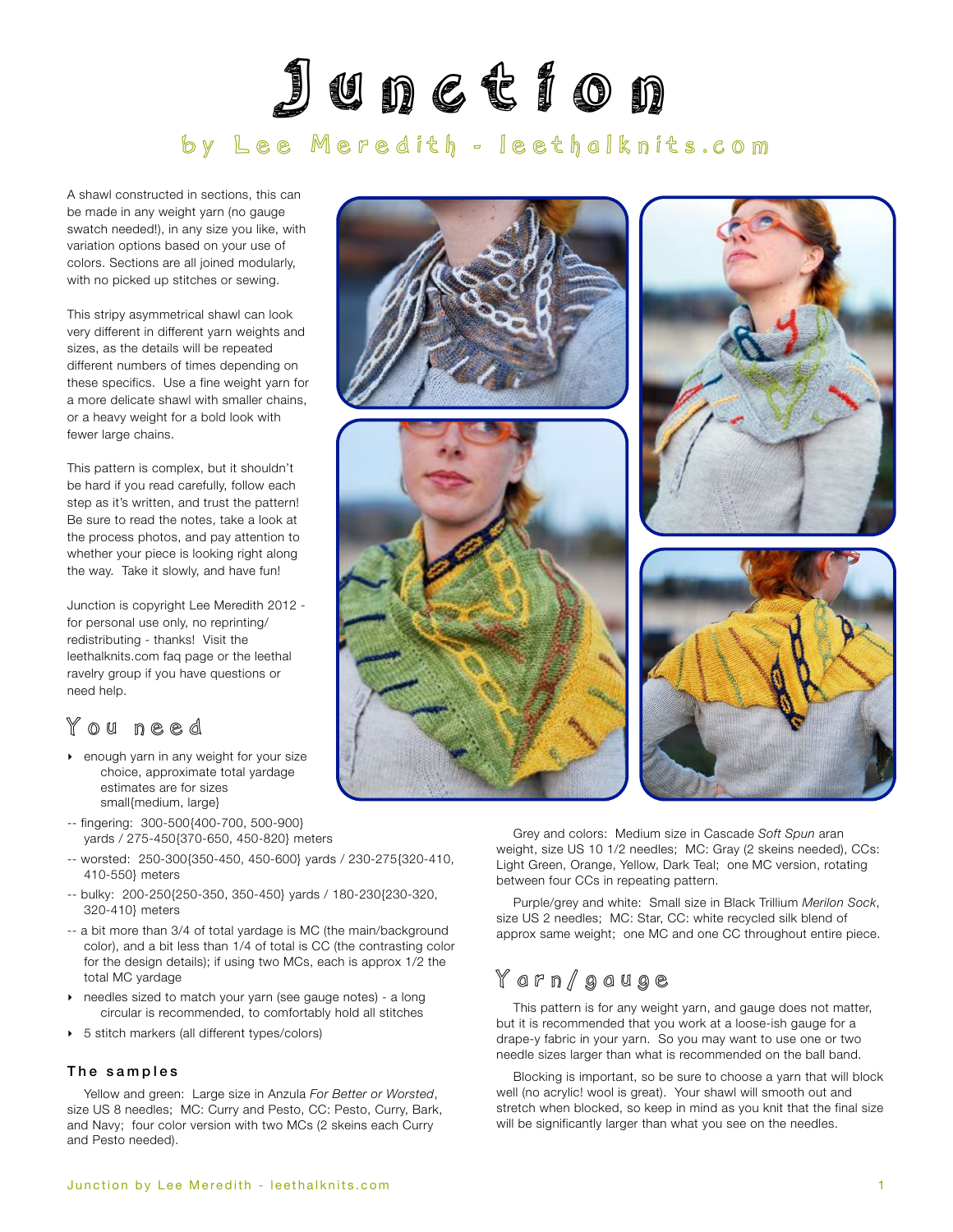









## Sizing/ weights

Sizes small{medium, large} are given in the pattern, which are for widths of approx 36{48, 60} inches / 90{120, 150} cm; you can work to a different length in section 1 to get a different size shawl.

The small size is like a large kerchief, and will just wrap around your neck and look cute, but not cover your shoulders or anything. The medium is a standard small shawl size, wrapping comfortably around your neck and keeping your shoulders warm. The large is more like a standard shawl size (but not super huge), great for wrapping up for winter warmth!

You can easily make a huge size if you want - the total size is based on the section 1 size. As explained in section 1, stop working the repeat segments when the length of the side of that section is a third of the total width you want your shawl. Eg: work to 24 inches / 60 cm for an extra large size of around 72 inches / 180 cm. (Note that these are merely approximations and your exact shawl size may differ, but the total width will block out to somewhere near three times that length.)

It's recommended that if you are using a heavy weight (anything thicker than worsted), you make a medium or large size; if using bulky, you should make a large (or extra large). Any size will work in any weight, but it will look better this way.

Different weights will make for very different looks - for a more bold shawl with large design details, use a heavier weight; if you'd like a delicate shawl with small design details, use a finer weight. The samples are: (A) small size in fingering, (B) medium size in aran, (C) large size in worsted.

## Working with colors

The pattern is written with a main color (MC) and contrasting color (CC) in all sections, the main color being the background and the contrasting being the details spread throughout. You can keep it simple by using one yarn for the main and another for the contrasting throughout your entire piece (like the small sample), or you can choose another color pattern, with several contrasting yarns or with two different main colors, like the large one.

**One MC options** (the same yarn for MC throughout entire piece): You may choose the simplest option, one color for MC and another for CC, or...

- Use several different colors/yarns for CC bits (perfect for using up small leftover bits in the same weight).

> Rotate between 2 or more colors for CC in a repeating pattern (eg: color a, b, c, a, b, c, ...).

Or, use different CC colors in a random order.

Or, use a different color for CC in each section.

- Use a self-striping yarn for CC so it changes throughout.

- Use a semi-variegated yarn (not too contrasty) for MC with 1 solid color for CC (something contrasty enough to pop from the variegated background, but a neutral or something to keep it from being too busy and eye-hurting).

**Two MCs options:** To use two different colors for MC, switch between them like so - sections 1 and 4 in one color; sections 2, 3, and 5 in the other. (Notes are in the pattern for exactly when to switch.)

You'll need around half, or a bit less than half, the total MC yardage for the first color (sections 1 and 4), and around half, or a bit more than half, for the second. It's recommended that the brighter/bolder color is used first.

You can use just two colors for entire piece - call them A and B.

Sections 1 and 4:  $MC = A$  and  $CC = B$ .

Sections 2, 3, and 5:  $MC = B$  and  $CC = A$ .

(For this, you'll need approx half the total yardage in each color.)

Or, you can use two colors for MC, switching as explained, with a different third color used as CC throughout entire piece.

Or, you can switch between two MCs and use several different colors for CC - if doing this, use nicely matching colors for the MCs, and don't get too contrasty or bright with the different CC colors, to keep your piece from getting out of hand with crazy colorfulness. Below is a good pattern for using several different CCs with two MCs which looks nice and not too busy.

#### **Four color version with two MCs** (yellow/green sample):

You'll need a bit more than half the MC yardage each of two colors, plus a small yardage of two other colors, so leftover miniballs are perfect. All four colors should look nice together - A and B will always be background colors and sometimes also details; C and D will always be small details. It's recommended that C is more similar to A and B (all around the same general darkness/brightness level), and D is the most contrasty of the set.

x/y means switch back and forth [x, y, x, y, ...] for whole section.

**Using CC:** CC is only ever used in 2-row stripes, or in pairs of 2-row bits, for the chains. The spaces between the separate times CC is used are several rows long, so you'll need to either break the yarn after each stripe/chain, and weave in the ends, or carry the strands up the back (see tutorials section at the end for more details).